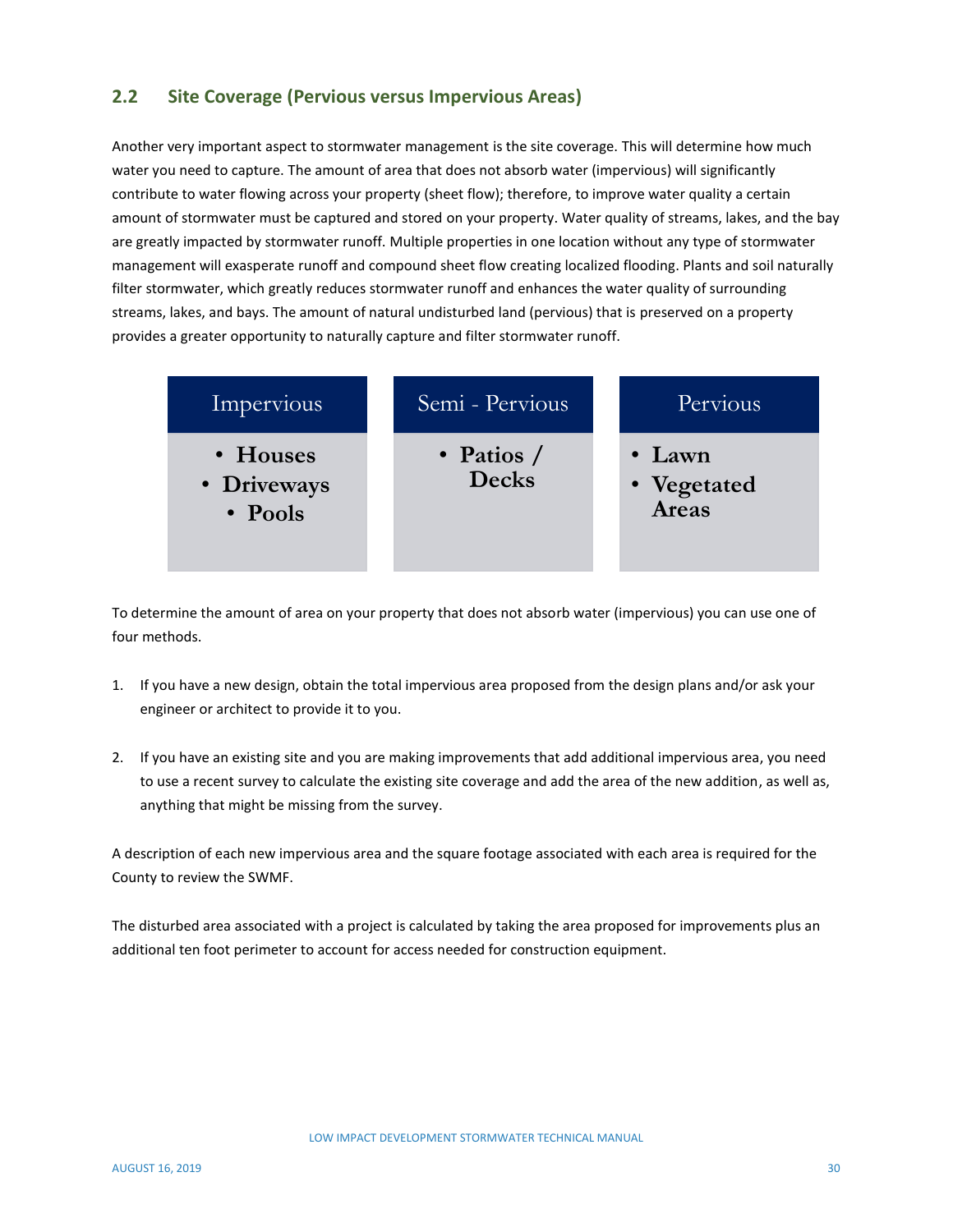| *** Only Enter Information In To The Green Boxes - All Other Boxes Are Automatically Calculated***   |         |
|------------------------------------------------------------------------------------------------------|---------|
| <b>Low Impact Development Calculation Sheet</b>                                                      |         |
| Owner                                                                                                | Line 1  |
| <b>Address</b>                                                                                       | Line 2  |
|                                                                                                      |         |
| Phone                                                                                                | Line 3  |
| E-mail                                                                                               | Line 4  |
| <b>Parcel Identification Number</b>                                                                  | Line 5  |
| <b>Total Proposed Disturbed Area</b><br>ac                                                           | Line 6  |
| <b>Proposed Impervious Area Totals</b>                                                               |         |
| ft <sup>2</sup><br>House                                                                             | Line 7  |
| ft <sup>2</sup><br><b>Detached Garage</b>                                                            | Line 8  |
| $ft^2$<br>Shed                                                                                       | Line 9  |
| ft <sup>2</sup><br>Driveway                                                                          | Line 10 |
| ft <sup>2</sup><br>Patio / Porch / Deck                                                              | Line 11 |
| ft <sup>2</sup><br>Pool                                                                              | Line 12 |
| $ft^2$<br>Misc Description:                                                                          | Line 13 |
|                                                                                                      |         |
| Is Your Property In The Following Locations:<br><b>Yes</b><br><b>No</b>                              |         |
| <b>ICPAL</b><br>If "yes" see section 3.4                                                             |         |
| Dune Lake<br>If "yes" see section 3.5                                                                |         |
| Near a Mosquito Control Ditch<br>If "yes" see section 3.6                                            |         |
| <b>Area Totals</b>                                                                                   |         |
| ft <sup>2</sup><br><b>Total Impervious Area</b>                                                      | Line 14 |
| Total Impervious Area (acres)<br>ac                                                                  | Line 15 |
| = Total Area (ft <sup>2</sup> ) * (1 acre/ 43,560 ft <sup>2</sup> )<br>Total Impervious Area (acres) |         |
| <b>Total Pervious Area</b><br>ac                                                                     | Line 16 |
| ft <sup>2</sup><br>Total Pervious Area (ft <sup>2</sup> )                                            | Line 17 |
| Total Pervious Area (acres) = Total Area (acres) - Total Impervious Area (acres)                     |         |
| Next Determine the Volume Required Per the LDC Section 5.06.00                                       |         |
| ft <sup>2</sup><br><b>Total Property (square feet)</b>                                               | Line 18 |
|                                                                                                      |         |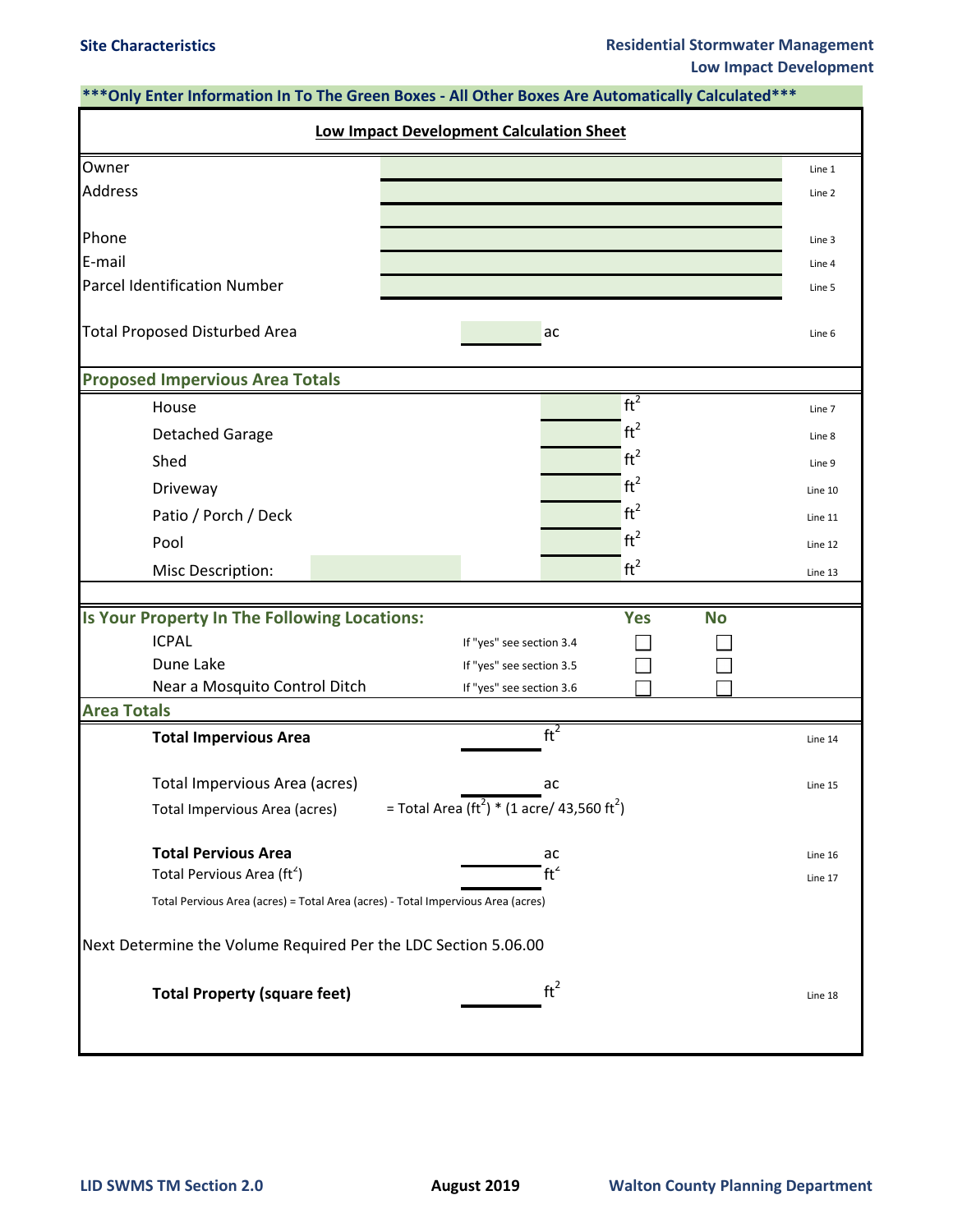|  |                                                                           | <b>Soils Characteristics</b> |                     |                                                       |         |  |
|--|---------------------------------------------------------------------------|------------------------------|---------------------|-------------------------------------------------------|---------|--|
|  | Depth to Seasonal High Groundwater Table<br>ft below ground surface       |                              |                     |                                                       |         |  |
|  |                                                                           |                              |                     |                                                       |         |  |
|  | <b>Predominant Soil Type</b>                                              |                              |                     |                                                       |         |  |
|  |                                                                           |                              |                     |                                                       |         |  |
|  | Predominant Soil Type                                                     |                              |                     | Value Taken From USGS Soils<br>Survey                 | Line 20 |  |
|  | Actual Ksat<br>Infiltration                                               | in/hr                        | Provided in Table 3 |                                                       | Line 21 |  |
|  | Design Ksat<br>Design Infiltration                                        | in/hr                        |                     |                                                       |         |  |
|  |                                                                           |                              |                     |                                                       | Line 22 |  |
|  |                                                                           |                              |                     |                                                       |         |  |
|  |                                                                           |                              |                     |                                                       |         |  |
|  | <b>Stormwater Volume Requirements</b>                                     | $ft^3$                       |                     |                                                       |         |  |
|  | 0.5 IN Rainfall Over Disturbed Area                                       | $\mathrm{ft}^3$              |                     |                                                       | Line 23 |  |
|  | 1 IN Runoff Over Proposed Impervious Surface<br><b>Attenuation Volume</b> | $ft^3$                       |                     | Find Largest Value Between                            | Line 24 |  |
|  |                                                                           | ft <sup>3</sup>              |                     | Line 23, 24, and 25 And Enter                         | Line 25 |  |
|  | <b>Required Retention Volume</b>                                          |                              |                     | The Value On Line 26                                  | Line 26 |  |
|  |                                                                           |                              |                     |                                                       |         |  |
|  | *** Special Circumstances Only - Verify Your Location**                   |                              |                     |                                                       |         |  |
|  | <b>Section 3.4 Stormwater Volume Requirements for ICPAL</b>               |                              |                     |                                                       |         |  |
|  | 0.5 IN Rainfall Over Disturbed Area                                       | $ft^3$                       |                     |                                                       | Line 27 |  |
|  | 1 in Runoff Over Proposed Impervious Surface                              | $ft^3$                       |                     |                                                       | Line 28 |  |
|  | <b>Attenuation Volume</b>                                                 | $ft^3$                       |                     | Find Largest Value Between                            | Line 29 |  |
|  | <b>Required Retention Volume</b>                                          | ft <sup>3</sup>              |                     | Line 27, 28, and 29 And Enter<br>The Value On Line 30 | Line 30 |  |
|  |                                                                           |                              |                     |                                                       |         |  |
|  | <b>Section 3.5 Stormwater Volume Requirements for Dune Lake</b>           |                              |                     |                                                       |         |  |
|  | 0.5 IN Rainfall Over Disturbed Area                                       | $ft^3$                       |                     |                                                       | Line 31 |  |
|  | 1 IN Runoff Over Proposed Impervious Surface                              | $ft^3$                       |                     | Find Largest Value Between                            | Line 32 |  |
|  | <b>Attenuation Volume</b>                                                 | $ft^3$                       |                     | Line 31, 32, and 33 And Enter                         | Line 33 |  |
|  | <b>Required Retention Volume</b>                                          | ft <sup>3</sup>              |                     | The Value On Line 34                                  | Line 34 |  |
|  | Section 3.6 Stormwater Volume Requirements for Mosquito Control Ditch     |                              |                     |                                                       |         |  |
|  | 0.5 IN Rainfall Over Disturbed Area                                       | ft <sup>3</sup>              |                     |                                                       | Line 35 |  |
|  | 1 IN Runoff Over Proposed Impervious Surface                              | $\mathrm{ft}^3$              |                     |                                                       | Line 36 |  |
|  | <b>Attenuation Volume</b>                                                 | ft <sup>3</sup>              |                     | Find Largest Value Between                            | Line 37 |  |
|  | <b>Required Retention Volume</b>                                          | $ft^3$                       |                     | Line 35, 36, and 37 And Enter<br>The Value On Line 38 | Line 38 |  |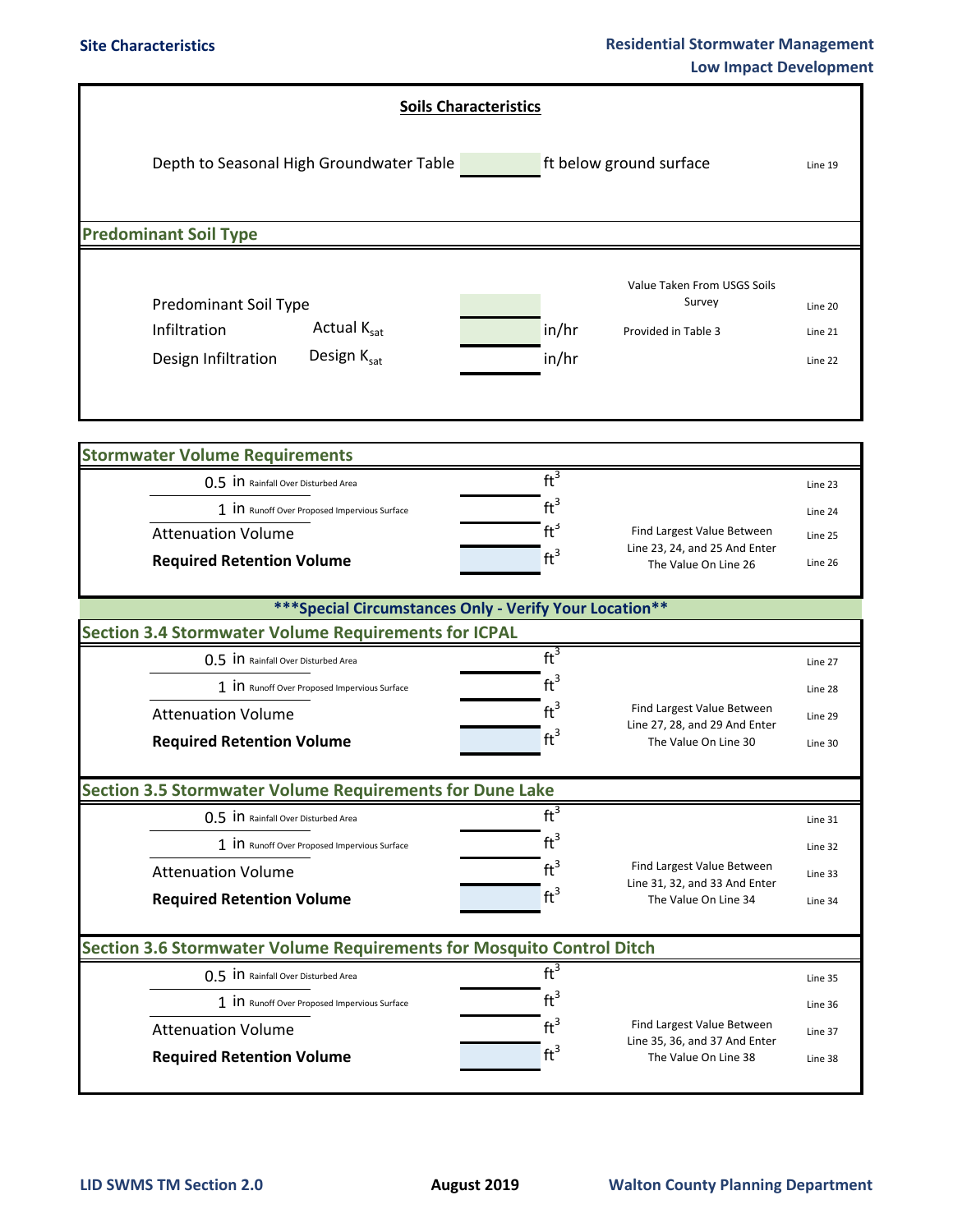## **Exemptions**

If your project meets the following criteria established in the **LDC Chapter 5.06.01(A)** *Exemptions* then you are exempt from the stormwater management requirements presented in the **LDC Chapter 5.06.00** *Stormwater Management.* In order for the exemption to apply, the following criteria must be met:

- A. The project creates 3% or less of the total lot area or a maximum of 250 square feet of cumulative new impervious surface area (whichever is larger);
- B. New and existing single‐family projects creating 5% or less of total lot area of cumulative new impervious surface are exempt from meeting flood attenuation requirements;
- C. Single‐family lots, immediately adjacent to a coastal dune lake or other tidally influenced waterbodies and connected protected jurisdictional wetlands are exempt from meeting flood attenuation requirements; however, water treatment criteria must still be achieved.
- D. Additionally, applicants will need to demonstrate the following:
	- a) No drainage system shall act in a manner that will divert and channelize areas of overland sheet flow, thereby creating point source discharges that will adversely affect wetlands, or areas beyond the applicant's perpetual control; and
	- b) The applicant shall include a site plan depicting proposed driveways, buildings, and other impervious areas, as well as, the anticipated percentage of impervious surfaces.



For projects located south of the Choctawhatchee Bay, all of the following criteria must be met in order to qualify for an exemption:

- A. The structure must be elevated by non‐backfilled stem walls, pilings or piers; and
- B. No additional grading or filling will be allowed with the exception of the driveway and up to a two car garage [See de Minimis criteria listed in **LDC Chapter 5.06.01(A)(1)(c)**];

LOW IMPACT DEVELOPMENT STORMWATER TECHNICAL MANUAL